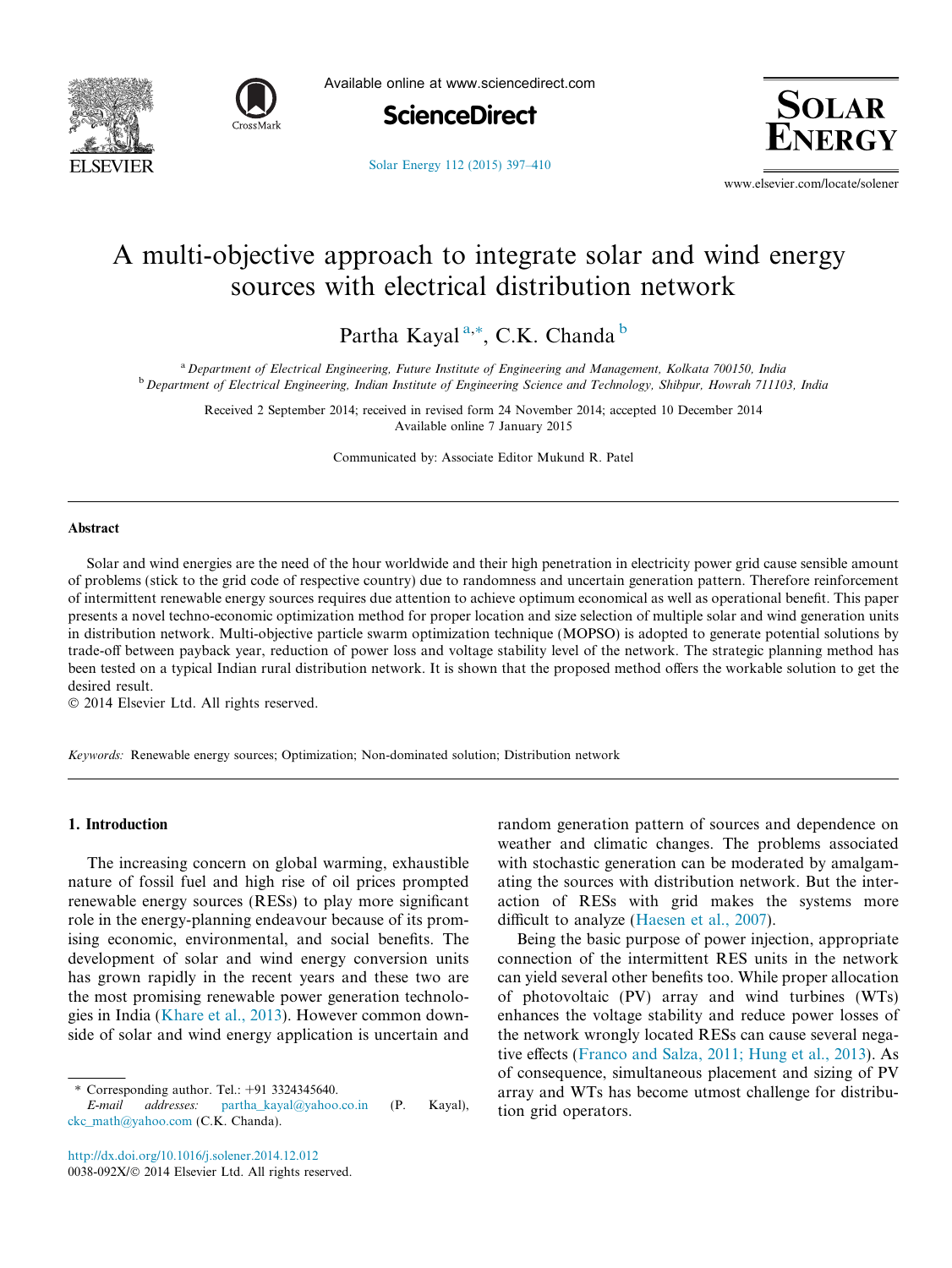In last few years, considerable effort has been devoted for sizing and optimization of autonomous solar and wind system [\(Arun et al., 2009; Askarzadeh, 2013; Celik, 2003;](#page--1-0) [Kaabeche et al., 2011; Kaldellis, 2002; Karaki et al.,](#page--1-0) [1999; Vrettos and Papathanassiou, 2011; Yang et al.,](#page--1-0) [2007\)](#page--1-0). But few contributions are available related to design of grid connected renewable energy system without battery storage. The new system configuration has potential for contributing towards environmental, social and economic sustainability ([Yanine et al., 2013](#page--1-0)). An evolutionary programming based methodology is presented by [Khatod](#page--1-0) [et al. \(2013\)](#page--1-0) for placement of PV array and WTs in distribution network. Seasonal variation of generation and loads are considered to minimize active energy loss. [Alsayed et al.](#page--1-0) [\(2013\)](#page--1-0) have investigated combined PV–WT sizing problem with multi criteria decision making algorithm (MCDA). Environmental and economical attributes are weighted based on their entropy variation due to change of generation and load. Later ([Alsayed et al., 2014](#page--1-0)) they have exploited non-dominated sorting genetic algorithm (NSGA) along with MCDA to generate non-dominated solutions. But technical and network operational criteria are not sufficiently discussed. The study also lacks to incorporate practical case of variable demand and stochastic generation pattern. So Multi-objective planning of grid linked solar–wind system without energy storage reflecting fluctuating generation and load scenario is still not highlighted by researchers.

The studies on grid interactive system design approaches consider PV array and WTs as purely active energy sources. However RESs operated at suitable power factor (pf) can help to amplify the voltage profile and reduce power losses of the network. The lack of attention to reactive power capacity of energy sources may lead to poor technical performance of the network, thus improper allocation of RESs [\(Zou et al., 2012\)](#page--1-0). The active and reactive power sharing of voltage source inverter based PV array and WTs play a vital role in grid interactive system planning.

In a scenario of large scale penetration of intermittent RESs, the distribution companies (DISCOs) need to adopt appropriate means to compensate the effects of the uncertain power availability. The situation may become worse in peak load hours. The strategic use of demand side management (DSM) is an option that should be considered in the system planning, due to the cost-effective possibility to adjust the consumption in response to the variations of power production ([Moura and Almeida, 2010](#page--1-0)).

This paper includes the shortcomings of earlier works and proposes a novel system design method deploying suitable combination of solar and wind generations in distribution network. The stochastic natures of resources are accounted and addressed with probability distribution functions and incorporated in techno-economic optimization problem regarding the system planning. The planning problem is synthesized with pf mode of RESs and wide ranges of technical and operational constraints. A multi-objective particle swarm optimization (MOPSO) based solution strategy is proposed to generate optimal location, type and size of RESs translating the planning problem.

#### 2. Modeling of intermittent RESs

Solar and wind power generations are highly influenced by meteorological conditions such as wind speed, solar irradiance, ambient temperature and so forth. So the characteristics of solar radiation and wind conditions at installation location should be analyzed at the primary stage for efficient utilization of PV arrays and WTs.

## 2.1. Renewable resource model

Probability distribution functions (PDF) can be used to characterize stochastic behavior of renewable resources (wind speed and solar irradiance) in a statistical manner.

#### 2.1.1. Solar irradiance modeling

The probabilistic nature of solar irradiance is considered to follow Beta PDF [\(Atwa et al., 2010; Karaki et al., 1999\)](#page--1-0). Beta distribution for solar irradiance  $s^t$  (kW/m<sup>2</sup>) over time segment  $t'$  is given by

$$
f'_{s}(s) = \frac{\Gamma(\alpha^{t} + \beta^{t})}{\Gamma(\alpha^{t}) \cdot \Gamma(\beta^{t})} \cdot (s^{t})^{\alpha^{t} - 1} \cdot (1 - s^{t})^{\beta^{t} - 1} \quad \text{for } \alpha^{t} > 0; \ \beta^{t} > 0
$$
\n(1)

where  $\alpha^t$  and  $\beta^t$  are the shape parameters at 't'; and  $\Gamma$ represents Gamma function.

Shape parameters of Beta PDF can be calculated using mean  $(\mu_s^t)$  and standard deviation  $(\sigma_s^t)$  of irradiance for corresponding time segment.

$$
\beta^{t} = (1 - \mu_{s}^{t}).\left(\frac{\mu_{s}^{t}(1 + \mu_{s}^{t})}{(\sigma_{s}^{t})^{2}} - 1\right)
$$
\n(2)

$$
\alpha^t = \frac{\mu_s^t * \beta^t}{(1 - \mu_s^t)}\tag{3}
$$

#### 2.1.2. Wind speed modeling

In order to describe stochastic behavior of wind speed in a predefined time period, Weibull PDF has been chosen [\(Karaki et al., 1999; Khatod et al., 2013\)](#page--1-0). Weibull distribution for the wind speed  $v^t$  (m/s) at the time segment can be expressed as

$$
f'_{v}(v) = \frac{k'}{c'} \cdot \left(\frac{v'}{c'}\right)^{k'-1} \cdot \exp\left(-\left(\frac{v'}{c'}\right)^{k'-1}\right) \quad \text{for } c' > 1; \ k' > 0
$$
\n(4)

The shape parameters  $k^t$  and  $c^t$  are calculated as follows.

$$
k^t = \left(\frac{\sigma^t}{\mu_v^t}\right)^{-1.086} \tag{5}
$$